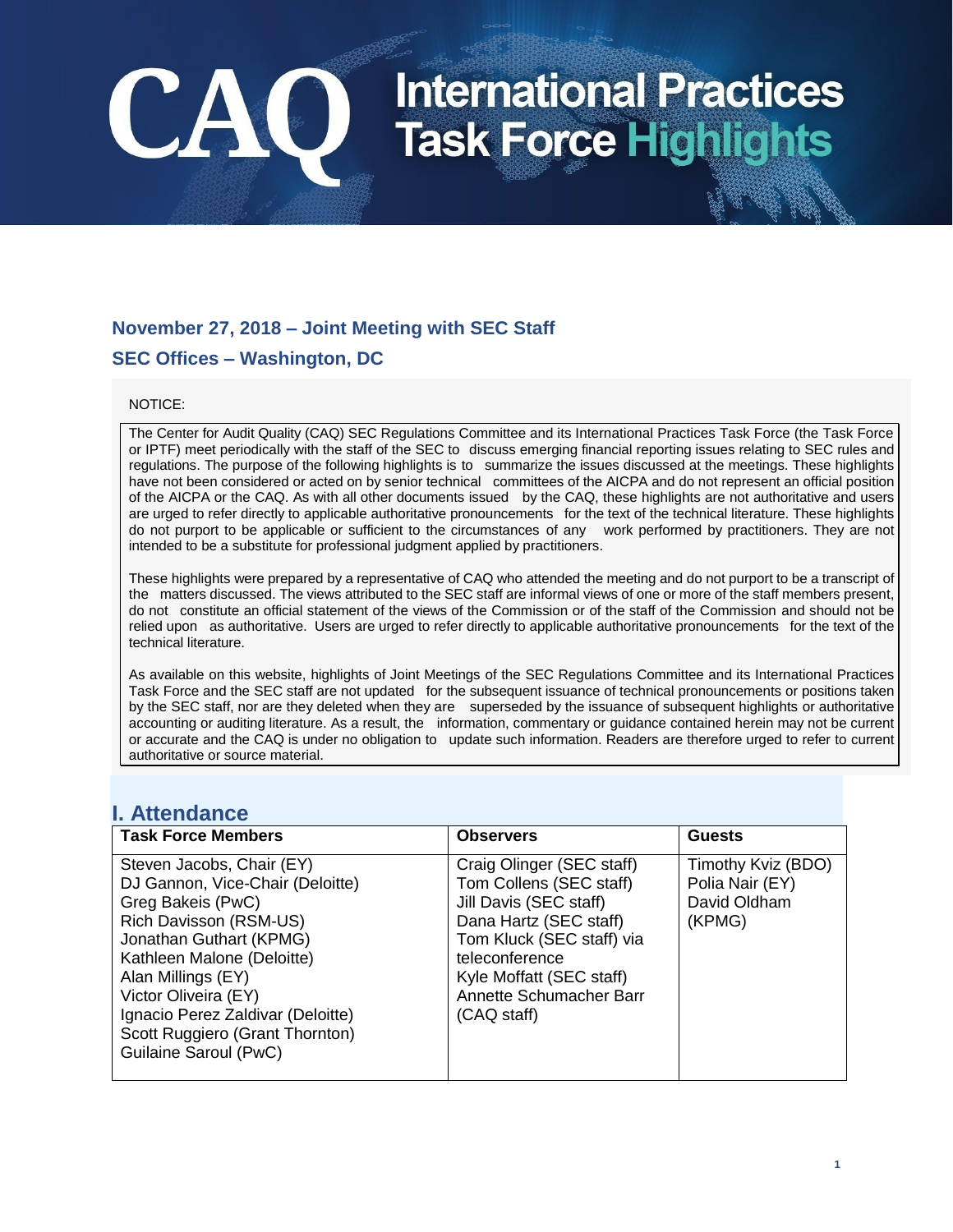### **II. Audit reports required for Canadian MJDS on Form 40-F**

Canadian foreign private issuers (FPIs) filing under the Multijurisdictional Disclosure System (MJDS) continue to follow primarily Canadian disclosure requirements and certain incremental reporting requirements specified by the SEC, such as obtaining Internal Control Over Financial Reporting (ICFR) audits integrated with their annual financial statement audits, in specified circumstances. As it relates to the audit of the financial statements, Canadian FPIs are allowed to obtain and file audit reports on their annual financial statements with the SEC either in accordance with Canadian Auditing Standards (CAS) or US PCAOB standards, with the exception of insurance companies and banks, which are required by the Canadian federal regulators to obtain and file audit reports in accordance with CAS. In addition, Canada is adopting the new International Auditing Standards (ISAs) audit reporting standard in 2018.

General Instruction B(3) to Form 40-F specifies the following Form 40-F disclosure obligations for Canadian FPIs for their annual reporting with the SEC:

*Registrants reporting pursuant to 13(a) or 15(d) of the Exchange Act should file under cover of this Form the annual information form required under Canadian law and the Registrant's audited annual financial statements and accompanying management's discussion and analysis.* 

The Instruction further requires that:

**CA** 

*All other information material to an investment decision that a Registrant (i) makes or is required to make public pursuant to the law of the jurisdiction of its domicile, (ii) files or is required to file with a stock exchange on which its securities are traded or (iii) distributes or is required to distribute to its securityholders shall be furnished by Registrants under cover of Form 6-K.*

In Canada, the Annual Information Form (AIF) does not require inclusion or incorporation of either the audit report or the annual financial statements. Instead, it requires information that describes the company, its operations and prospects, risks and other external factors. The AIF is filed in Canada separately from the audited financial statements. The requirement in Canada for audited financial statements requires that a reporting issuer must file annual financial statements on the System for Electronic Document Analysis and Retrieval (SEDAR) and that those statements must be "audited." Auditors of Canadian reporting issuers that are also SEC issuers are permitted to use either CAS or PCAOB auditing standards for the financial statement audit. If an issuer obtains both a CAS and PCAOB audit report, there is nothing explicit in the Canadian regulations that require both audit reports to be included in the "audited annual financial statements" captioned filing on SEDAR.

The Task Force asked the staff if existing Canadian issuers that are required to or choose to obtain and file on SEDAR audit reports in accordance with CAS, in addition to the required report issued in accordance with PCAOB standards, are also required to file such CAS audit reports on their Form 40-F.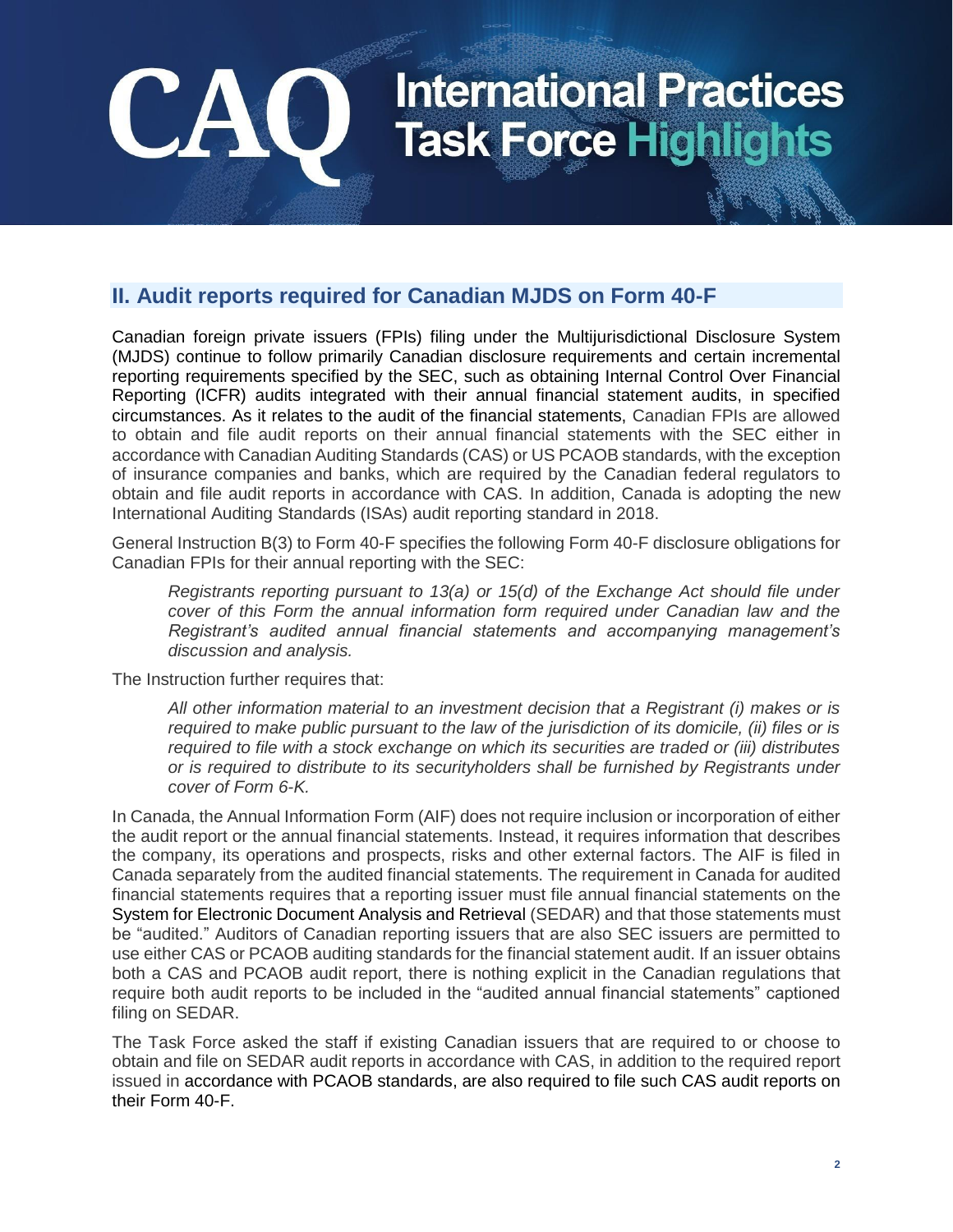In deference to Canadian laws which permit an issuer to satisfy the Canadian securities laws by using either CAS or PCAOB auditing standards, the staff indicated that if a PCAOB audit report was filed with the audited financial statements on SEDAR for an issuer and an additional audit report was filed under CAS, either accompanying such financial statements or separately, to satisfy other regulators, only the PCAOB report would be required to be filed on Form 40-F. The CAS audit report would be required to be furnished on Form 6-K as other material information.

**CA** 

The SEC staff did not address whether a company listed in Canada that has historically only obtained a CAS audit report would be able to replace that report with a PCAOB audit report when filing an initial registration statement on Form 40-F. Companies in this scenario should consider discussing their fact patterns with the SEC staff.

#### **III. Application of Rule 2-01(f)(5)(iii) to a non-public or confidential submission**

Rule 2-01(f)(5)(iii) of Regulation S-X states that "For audits of the financial statements of FPIs, the 'audit and professional engagement period' does not include periods ended prior to the first day of the last [fiscal year](https://www.law.cornell.edu/definitions/index.php?width=840&height=800&iframe=true&def_id=62dcb1ffe7435559868266a418b4e75c&term_occur=9&term_src=Title:17:Chapter:II:Part:210:Subjgrp:18:210.2-01) before the FPI first filed, or was required to file, a registration statement or report with the Commission…"

The Task Force asked the staff for their views on how to apply Rule 2-01(f)(5)(iii) in the context of a confidential or non-public submission of an initial registration statement by an FPI. Specifically, the Task Force asked if the professional engagement period begins on the first day of the fiscal year preceding the confidential submission or preceding the first public filing. For example, if a calendar-year emerging growth company FPI is submitting a confidential or nonpublic draft registration statement in 2018 with financial statements only for the year-ended 2017 (as permitted by the Division of Corporation Finance processing accommodation ) but expects to first publicly file that registration statement in 2019 with financial statements for the year-ended 2018 as well, would the auditor of the FPI only need to be SEC and PCAOB independent for the 2018 and subsequent year financial statements?

The staff indicated that it would not consider a confidential submission to be "filed or required to be filed, In the specific fact pattern discussed, and similarly if a non-emerging growth company initially submitted two years of financial statements instead of three years (as permitted by the Division of Corporation Finance expanded draft processing accommodation), they would view the professional engagement period as beginning on the first day of the year preceding the 2019 filing (i.e., the professional engagement period begins on January 1, 2018) Also, per Rule 2-05(f)(5)(iii) the audit firm would be required to be independent with respect to the FPI in accordance with home country independence standards in all prior periods covered by the registration statement or report.

The Task Force and SEC staff discussed how and whether reliance on Rule 2-01(f)(5)(iii) should be disclosed in the submission or communicated to the SEC staff. The SEC staff highlighted that FPIs submitting draft registration statements that do not yet include financial statements covering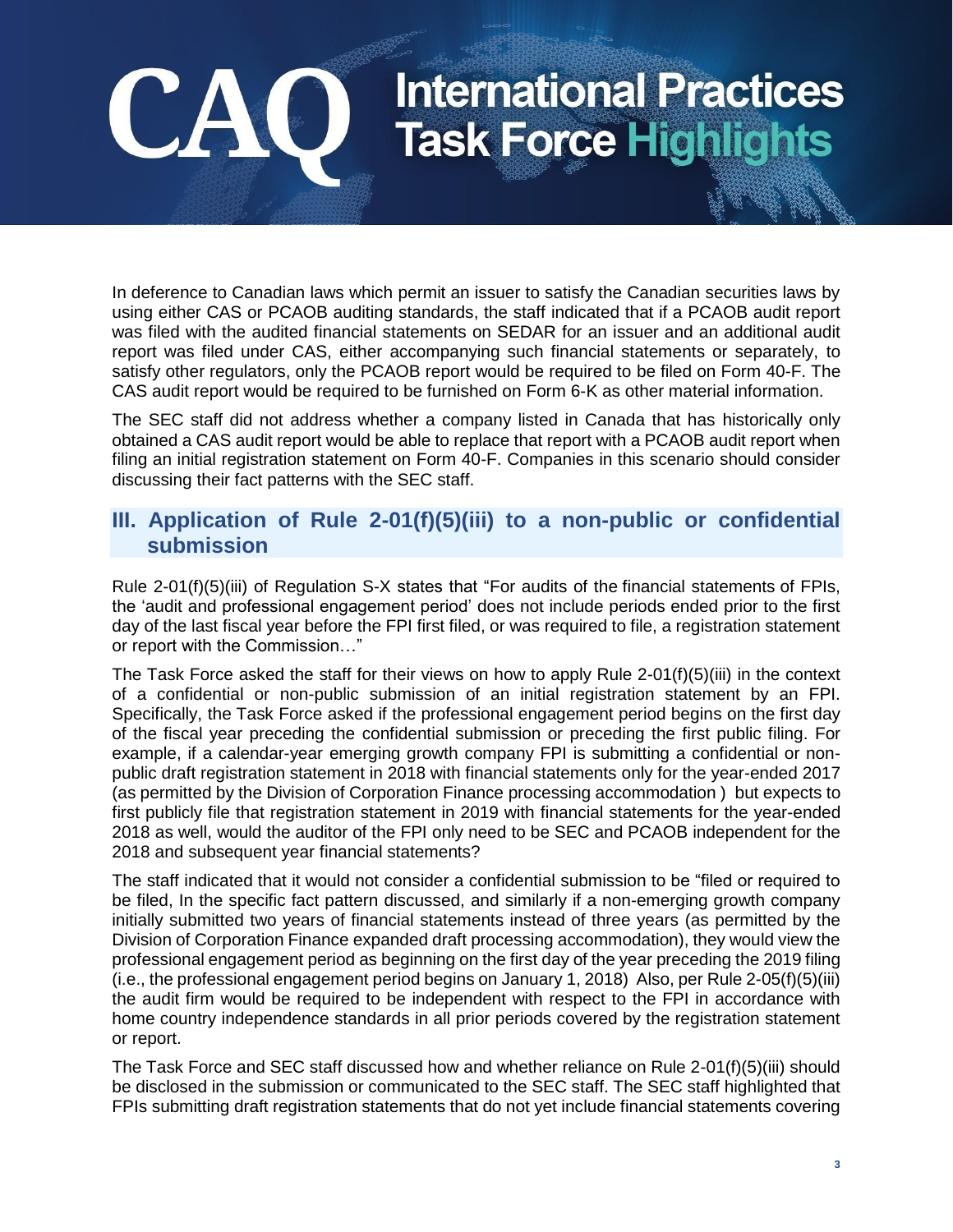the "professional engagement period" (i.e., they do not include financial statements for any periods in which the auditor was required to be independent under SEC and PCAOB rules) are strongly encouraged to inform the staff in advance of their submission. In addition, an audit firm is required to follow PCAOB Rule 3526.

#### **IV. Application of FRM 6230.1 and 6230.2 to certain prospectus supplements of FPIs**

FRM 6230.1 states (in part) that takedowns from existing shelf registration statements may not commence, and continuous offerings must be suspended, during periods when the financial statements are not current. FRM 6230.2 states (in part) that the requirement for current financial statements includes all required financial statements, including those required under S-X 3-05, 3- 09, etc. However, the staff may consider requests for relief in circumstances where this would result in the need to provide financial statements of other entities more current than those that would be provided by a similarly situated domestic registrant.

The Task Force noted that this guidance was discussed in the [September 27, 2004 IPTF Meeting,](https://www.thecaq.org/september-2004-iptf-joint-meeting-highlights) at which time the staff indicated that "once the registration statement is effective, financial statements of a subsequently acquired business would only be required in a delayed or continuous offering if the company concludes that the acquisition represents a fundamental change" consistent with the quidance in FRM 2045.3<sup>1</sup> which explicitly refers to domestic registrants.

The Task Force asked the staff for its position regarding the application of this guidance to an FPI doing a takedown from an effective shelf registration statement when the FPI either: (a) makes an acquisition for which financial statements were not required at the date of effectiveness of the registration statement or (b) includes financial statements of the acquiree that were required at the date of effectiveness but that would be needed to be updated if a new registration statement were to be filed. The staff confirmed its view from the 2004 IPTF meeting that acquisitions made subsequent to effectiveness of the registration statement do not need to be assessed for a takedown, except in those situations where the company concludes that the acquisition represents a fundamental change. However, the staff noted that financial statements for significant acquisitions that were required to be included in the registration statement at

**CA** 

 $1$  FRM 2045.3 states (in part) that after effectiveness a domestic registrant has no specific obligation to update the prospectus except as stipulated by 1933 Act Section 10(a)(3) and S-K 512(a) with respect to any fundamental change.